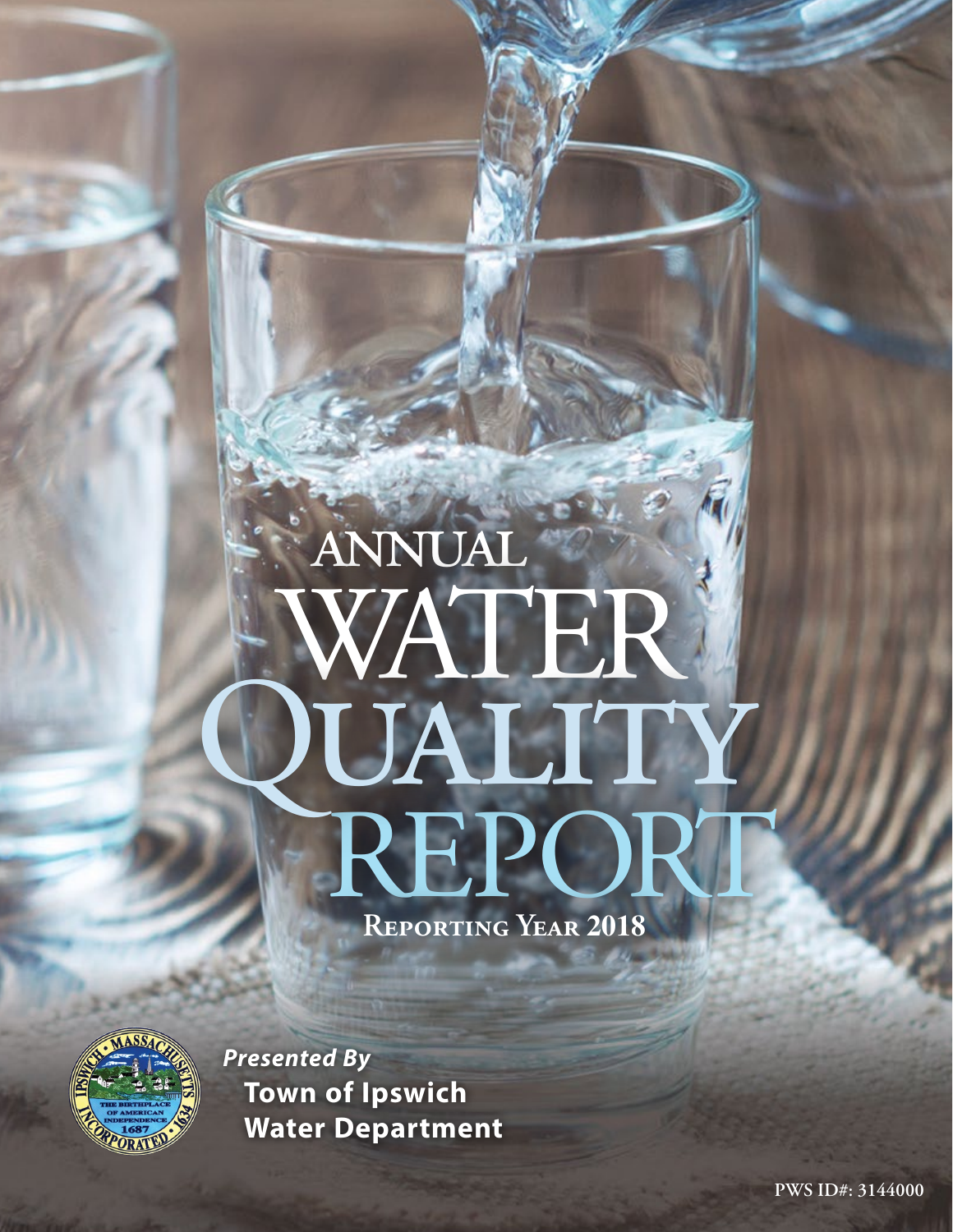## **Our Mission Continues**

 $\bf W$ 7e are once again pleased to present our annual water quality report covering all testing performed between January 1 and December 31, 2018. Over the years, we have dedicated ourselves to producing drinking water that meets all state and federal standards. We continually strive to adopt new methods for delivering the best-quality drinking water to you.

Please remember that we are always available should you ever have any questions or concerns about your water.

## **Where Does My Water Come From?**

The Town of Ipswich Water Treatment Plant draws water from Dow Reservoir and Bull Brook Reservoir, both located in the Parker River Watershed. The Town also draws water from five groundwater sources to augment this supply: Mile Lane and Browns Wells (Parker River Watershed) and Essex Road, Fellows Road, and Winthrop Estate Wells (Ipswich River Watershed). The Town makes every effort to monitor pumping and minimize withdrawals from the wells in the Ipswich River Watershed because of its fragile ecosystem.

# **The Benefits of Fluoridation**

Fluoride is a naturally occurring element in many<br>water supplies in trace amounts. In our system, the<br>fluoridate of interval to an optimal land manufacture fluoride level is adjusted to an optimal level averaging 0.7 part per million (ppm) to improve oral health in children. At this level, it is safe, odorless, colorless, and tasteless. Our water system has been providing this treatment since 1971. There are over 3.9 million people in 140 Massachusetts water systems and over 184 million people in the U.S. who receive the health and economic benefits of fluoridation.

## **Important Health Information**

Some people may be more vulnerable to contaminants<br>In drinking water than the general population. Immunocompromised persons such as those with cancer undergoing chemotherapy, those who have undergone organ transplants, people with HIV/AIDS or other immune system disorders, some elderly, and infants may be particularly at risk from infections. These people should seek advice about drinking water from their health care providers. The U.S. EPA/CDC (Centers for Disease Control and Prevention) guidelines on appropriate means to lessen the risk of infection by

*Cryptosporidium* and other microbial contaminants are available from the Safe Drinking Water Hotline at (800) 426-4791 or [http://](http://water.epa.gov/drink/hotline) [water.epa.gov/drink/hotline](http://water.epa.gov/drink/hotline).



#### **Substances That Could Be in Water**

To ensure that tap water is safe to drink, the Department of Environmental Protection (MassDEP) and the U.S. Environmental Protection Agency (U.S. EPA) prescribe regulations limiting the amount of certain contaminants in water provided by public water systems. The Food and Drug Administration (FDA) and Massachusetts Department of Public Health (DPH) regulations establish limits for contaminants in bottled water that must provide the same protection for public health. Drinking water, including bottled water, may reasonably be expected to contain at least small amounts of some contaminants. The presence of these contaminants does not necessarily indicate that the water poses a health risk.

The sources of drinking water (both tap water and bottled water) include rivers, lakes, streams, ponds, reservoirs, springs, and wells. As water travels over the surface of the land or through the ground, it dissolves naturally occurring minerals and, in some cases, radioactive material, and can pick up substances resulting from the presence of animals or from human activity. Substances that may be present in source water include:

Microbial Contaminants, such as viruses and bacteria, which may come from sewage treatment plants, septic systems, agricultural livestock operations, or wildlife;

Inorganic Contaminants, such as salts and metals, which can be naturally occurring or may result from urban stormwater runoff, industrial or domestic wastewater discharges, oil and gas production, mining, or farming;

Pesticides and Herbicides, which may come from a variety of sources such as agriculture, urban stormwater runoff, and residential uses;

Organic Chemical Contaminants, including synthetic and volatile organic chemicals, which are by-products of industrial processes and petroleum production and may also come from gas stations, urban stormwater runoff, and septic systems;

Radioactive Contaminants, which can be naturally occurring or may be the result of oil and gas production and mining activities.

More information about contaminants and potential health effects can be obtained by calling the U.S. EPA's Safe Drinking Water Hotline at (800) 426-4791.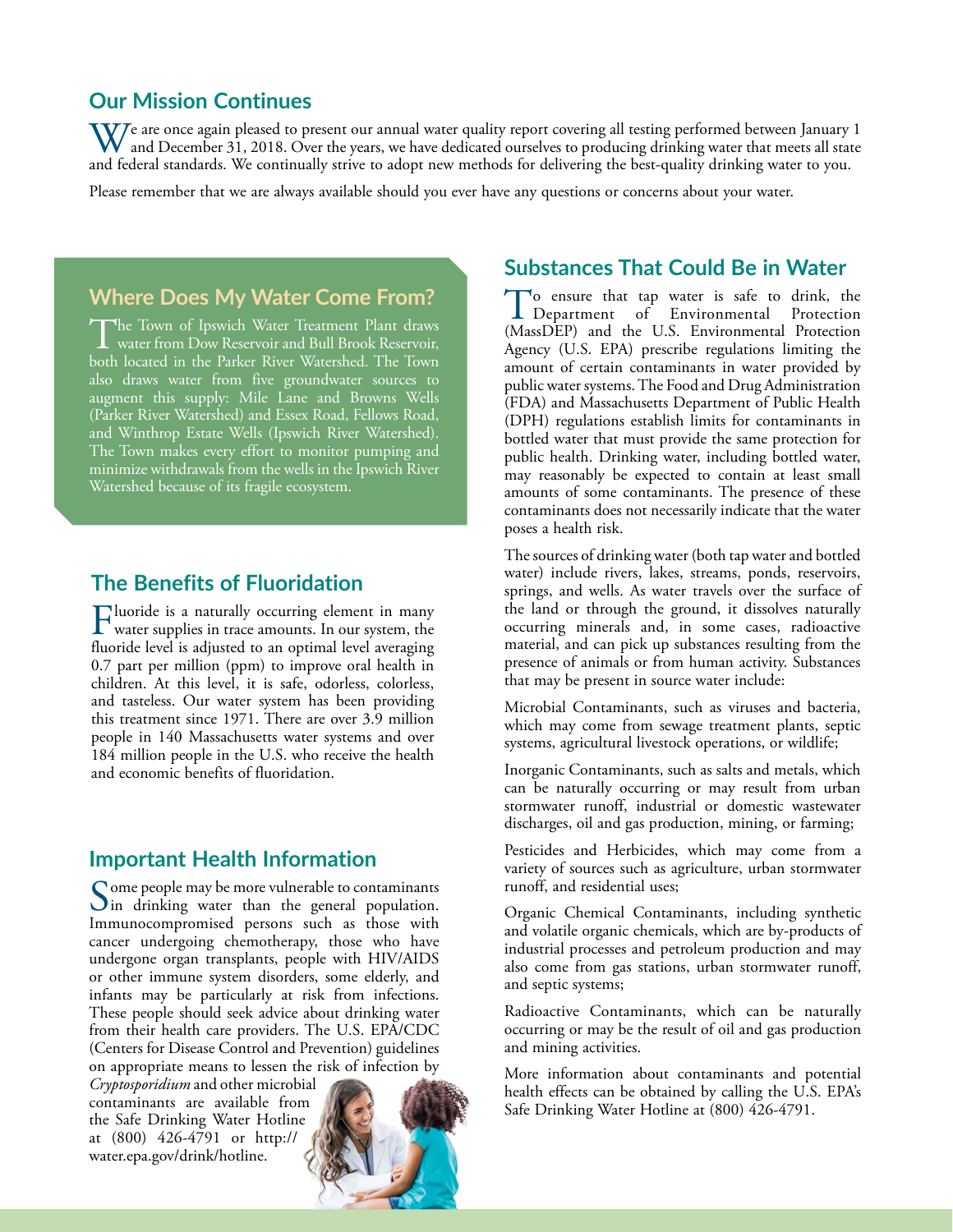# **Lead in Home Plumbing**

If present, elevated levels of lead can cause serious health problems, especially for pregnant women and young<br>children. Lead in drinking water is primarily from materials and components associated with service lines and<br>h children. Lead in drinking water is primarily from materials and components associated with service lines and home plumbing. We are responsible for providing high-quality drinking water, but we cannot control the variety of materials used in plumbing components. When your water has been sitting for several hours, you can minimize the potential for lead exposure by flushing your tap for 30 seconds to 2 minutes before using water for drinking or cooking. If you are concerned about lead in your water, you may wish to have your water tested. Information on lead in drinking water, testing methods, and steps you can take to minimize exposure is available from the Safe Drinking Water Hotline at (800) 426-4791 or at [www.epa.gov/safewater/lead](http://www.epa.gov/safewater/lead).



# **Source Water Assessment**

All of the sources in Ipswich have a high susceptibility<br>to contamination due to the absence of hydrological<br>hardcome (a g a gangleing also large) that sould ganger barriers (e.g., a confining clay layer) that could prevent migration of contamination into the water system. A source's susceptibility to contamination does not, however, imply poor water quality.

In brief, Zone II contains potential sources of contamination, which, if present, could migrate and reach our source water. In Ipswich, Zone II is primarily a mixture of forests, agriculture, and residential land.

The State commends the Town's pursuit of purchasing land within the watershed areas, and on receiving a source protection grant through the DEP to develop a comprehensive surface water supply protection plan.

The complete Source Water Assessment Program (SWAP) report is available at the Utilities Department or online at [www.mass.gov/eea/docs/dep/water/drinking/](http://www.mass.gov/eea/docs/dep/water/drinking/swap/nero/3144000.pdf) [swap/nero/3144000.pdf.](http://www.mass.gov/eea/docs/dep/water/drinking/swap/nero/3144000.pdf)

# **Level 1 Assessment Update**

Coliforms are bacteria that are naturally present in the environment. Detection is used as an indicator that other, potentially harmful, waterborne pathogens may be present or that a potential pathway exists through which contamination may enter the drinking water distribution system. We found coliforms, indicating the need to look for potential problems in water treatment or distribution. When this occurs, we are required to conduct one or more assessments to identify problems and to correct any problems that were found during these assessments.

On September 18, 2018, two collected samples tested positive for total coliform. One sample was collected at an outside tap during a heavy rain storm. One sample was collected at a common sink area tap, resulting in hot water intrusion. We will monitor weather and, as necessary, postpone or reschedule collection from our outside sample taps. We have installed a dedicated cold water sample tap at a common sink location for sample collection.

During the past year we were required to conduct one Level 1 assessment. One Level 1 assessment was completed. In addition, we were required to take two

# **Community Participation**

You are invited to participate in our public forum and voice your concerns about your drinking water and water supply. Water Subcommittee meetings are held periodically during the year. Please contact Victoria Halmen, W & WW Director, at (978) 356-6635, ext. 2108, for dates and times of meetings. Water issues, including projects and upgrades, are also presented at Town Meetings in May and October each year.

## **Manganese Monitoring**

Manganese is a naturally occurring mineral found<br>Management is a proposed a groundwater, and surface water. Manganese is necessary for proper nutrition and is part of a healthy diet, but can have undesirable effects on certain sensitive populations at elevated concentrations. The United States Environmental Protection Agency (EPA) and MassDEP have set an aesthetics-based Secondary Maximum Contaminant Level (SMCL) for manganese of 50 ug/L (microgram per liter), or 50 parts per billion (ppb). In addition, MassDEP's Office of Research and Standards (ORS) has set a drinking water guideline for manganese (ORSG), which closely follows the EPA public health advisory for manganese. Drinking water may naturally have manganese and, when concentrations are greater than 50 ug/L, the water maybe discolored and taste bad. Over a lifetime, the EPA recommends that people limit their consumption of water with levels over 1000 ug/L, primarily due to concerns about the possible neurological effects. Children up to one year of age should not be given water with manganese concentrations over 300 ug/L, nor should formula for infants be made with that water for longer than 10 days. The ORSG differs from the EPA's health advisory because it expands the age group to which a lower manganese concentration applies from children less than six months of age to children up to one year of age to address concerns about children's susceptibility to manganese toxicity.



completed. In addition, we were required to take two<br>corrective actions, and we completed two of these actions. relating to your drinking water, please contact Victoria Halmen, W & WW Director, at (978) 356-6635, ext. 2108, or Joseph F. Ciccotelli, Water Superintendent, at (978) 356-6639.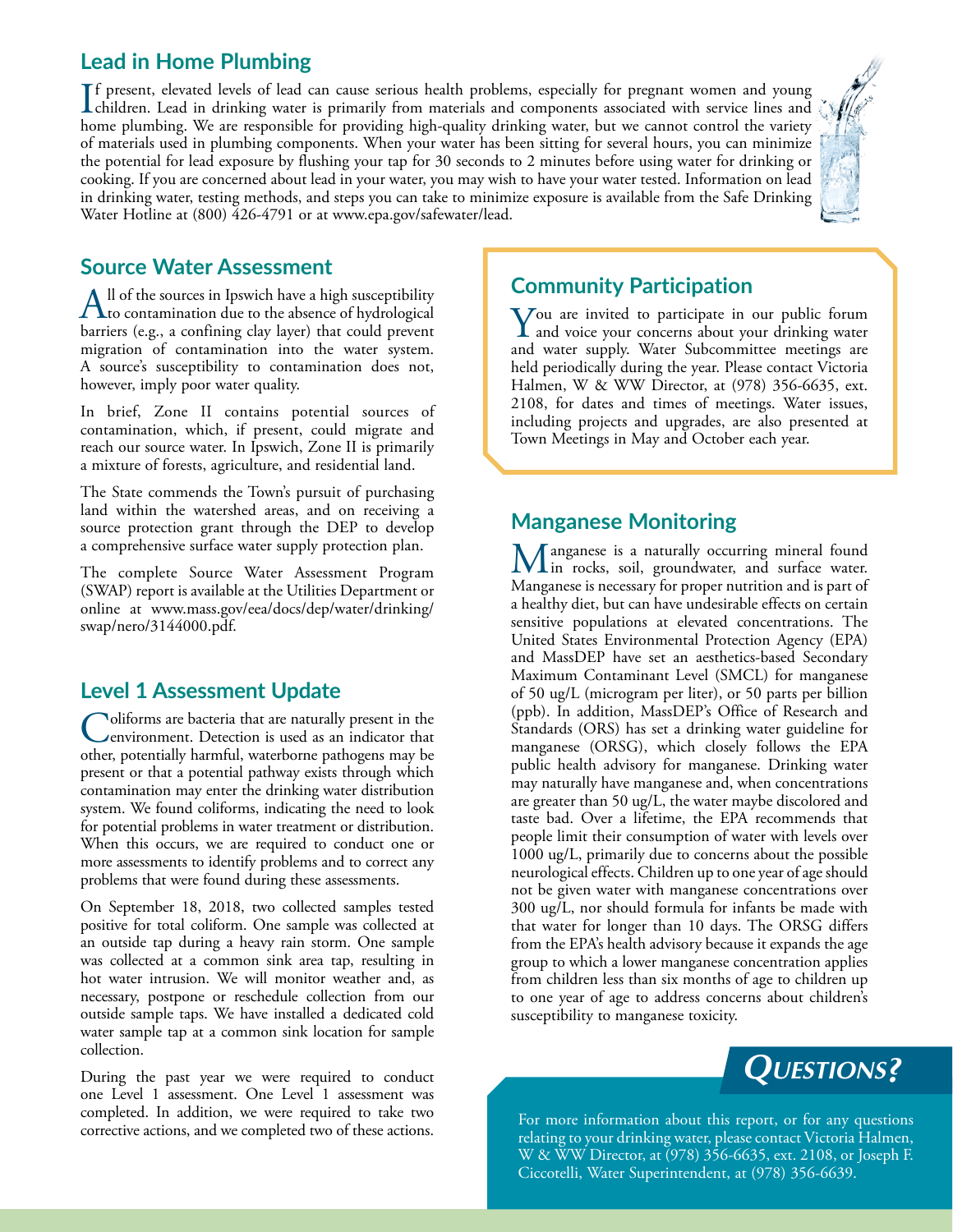# **Test Results**

Our water is monitored for many different kinds of substances on a very strict sampling schedule. The information in the data tables shows only those substances that were detected<br>between January 1 and December 31, 2018. R their respective maximum allowable levels. The state recommends monitoring for certain substances less often than once per year because the concentrations of these substances do not change frequently. In these cases, the most recent sample data are included, along with the year in which the sample was taken.

We participated in the 4th stage of the U.S. EPA's Unregulated Contaminant Monitoring Rule (UCMR4) program by performing additional tests on our drinking water. UCMR4 sampling benefits the environment and public health by providing the the EPA with data on the occurrence of contaminants suspected to be in drinking water, in order to determine if the EPA needs to introduce new regulatory standards to improve drinking water quality. Unregulated contaminant monitoring data are available to the public, so please feel free to contact us if you are interested in obtaining that information. If you would like more information on the EPA's Unregulated Contaminant Monitoring Rule, please call the Safe Drinking Water Hotline at (800) 426-4791.

| <b>REGULATED SUBSTANCES</b>                                                                                                                                                                 |                               |                                             |                        |                                  |                          |                  |                                                                                                                |  |
|---------------------------------------------------------------------------------------------------------------------------------------------------------------------------------------------|-------------------------------|---------------------------------------------|------------------------|----------------------------------|--------------------------|------------------|----------------------------------------------------------------------------------------------------------------|--|
| <b>SUBSTANCE</b><br>(UNIT OF MEASURE)                                                                                                                                                       | <b>YEAR</b><br><b>SAMPLED</b> | <b>MCL</b><br>[MRDL]                        | <b>MCLG</b><br>[MRDLG] | <b>AMOUNT</b><br><b>DETECTED</b> | <b>RANGE</b><br>LOW-HIGH | <b>VIOLATION</b> | <b>TYPICAL SOURCE</b>                                                                                          |  |
| Alpha Emitters (pCi/L)                                                                                                                                                                      | 2014                          | 15                                          | $\overline{0}$         | 0.7                              | $0.3 - 1.0$              | N <sub>o</sub>   | Erosion of natural deposits                                                                                    |  |
| Arsenic (ppb)                                                                                                                                                                               | 2015                          | 10                                          | $\mathbf{0}$           | 2.5                              | $2.0 - 3.0$              | N <sub>o</sub>   | Erosion of natural deposits; Runoff from orchards; Runoff from glass and electronics production<br>wastes      |  |
| Barium (ppm)                                                                                                                                                                                | 2018                          | $\overline{2}$                              | $\overline{2}$         | 0.04                             | $0.006 - 0.075$          | N <sub>o</sub>   | Discharge of drilling wastes; Discharge from metal refineries; Erosion of natural deposits                     |  |
| <b>Chlorine Dioxide</b> (ppb)                                                                                                                                                               | 2018                          | $[800]$                                     | [800]                  | 200                              | $160 - 270$              | N <sub>o</sub>   | Water additive used to control microbes                                                                        |  |
| <b>Chlorine</b> (ppm)                                                                                                                                                                       | 2018                          | $[4]$                                       | $[4]$                  | 0.68                             | $0.25 - 0.91$            | N <sub>o</sub>   | Water additive used to control microbes                                                                        |  |
| <b>Chlorite</b> (ppm)                                                                                                                                                                       | 2018                          |                                             | 0.8                    | 0.37                             | $0.01 - 0.74$            | N <sub>o</sub>   | By-product of drinking water disinfection                                                                      |  |
| Fluoride (ppm)                                                                                                                                                                              | 2018                          | 4                                           | $\overline{4}$         | 0.89                             | $0.65 - 1.34$            | N <sub>o</sub>   | Water additive that promotes strong teeth                                                                      |  |
| Haloacetic Acids [HAAs]<br>(ppb)                                                                                                                                                            | 2018                          | 60                                          | <b>NA</b>              | 19.7                             | $3.3 - 36.0$             | N <sub>o</sub>   | By-product of drinking water disinfection                                                                      |  |
| Nitrate (ppm)                                                                                                                                                                               | 2018                          | 10                                          | 10                     | 1.1                              | $0.04 - 2.12$            | $\rm No$         | Runoff from fertilizer use; Leaching from septic tanks, sewage; Erosion of natural deposits                    |  |
| Perchlorate (ppb)                                                                                                                                                                           | 2018                          | $\overline{2}$                              | <b>NA</b>              | 0.161                            | $0.106 - 0.231$          | N <sub>o</sub>   | Inorganic chemicals used as oxidizers in solid propellants for rockets, missiles, fireworks, and<br>explosives |  |
| <b>TTHMs</b> [Total<br>Trihalomethanes] (ppb)                                                                                                                                               | 2018                          | 80                                          | <b>NA</b>              | 49                               | $22 - 76$                | $\rm No$         | By-product of drinking water disinfection                                                                      |  |
| Tetrachloroethylene (ppb)                                                                                                                                                                   | 2018                          | 5                                           | $\mathbf{0}$           | 1.1                              | $0.5 - 1.50$             | N <sub>o</sub>   | Discharge from factories and dry cleaners                                                                      |  |
| Total Organic Carbon <sup>1</sup><br>(ppm)                                                                                                                                                  | 2018                          | <b>TT</b>                                   | <b>NA</b>              | 1.16                             | $0.37 - 1.90$            | N <sub>o</sub>   | Naturally present in the environment                                                                           |  |
| Turbidity <sup>2</sup> (NTU)                                                                                                                                                                | 2018                          | <b>TT</b>                                   | <b>NA</b>              | 0.26                             | $0.04 - 0.26$            | N <sub>o</sub>   | Soil runoff                                                                                                    |  |
| <b>Turbidity</b> (Lowest monthly<br>percent of samples meeting<br>limit)<br>a control region to complete the study of the threat region of the region of the state of the control of the re | 2018                          | $TT = 95\%$ of<br>samples meet<br>the limit | <b>NA</b>              | 100                              | <b>NA</b>                | N <sub>o</sub>   | Soil runoff                                                                                                    |  |

**Tap water samples were collected for lead and copper analyses from sample sites throughout the community**

| <b>SUBSTANCE</b><br>(UNIT OF<br><b>MEASURE</b> ) | <b>YEAR</b><br><b>SAMPLED</b> | <b>AL</b>   | <b>MCLG</b> | <b>AMOUNT</b><br><b>DETECTED</b><br>(90TH %ILE) | <b>SITES ABOVE</b><br><b>AL/TOTAL</b><br><b>SITES</b> | <b>VIOLATION</b> | <b>TYPICAL SOURCE</b>                                                                                                      |
|--------------------------------------------------|-------------------------------|-------------|-------------|-------------------------------------------------|-------------------------------------------------------|------------------|----------------------------------------------------------------------------------------------------------------------------|
| <b>Copper</b> (ppm)                              | 2018                          | $1.3 \perp$ |             | 0.363                                           | 0/30                                                  | N <sub>o</sub>   | Corrosion of household plumbing systems; Erosion of natural deposits                                                       |
| Lead (ppb)                                       | 2018                          |             | $\Omega$    |                                                 | 1/30                                                  | No               | Lead services lines; Corrosion of household plumbing systems, including fittings and fixtures; Erosion of natural deposits |